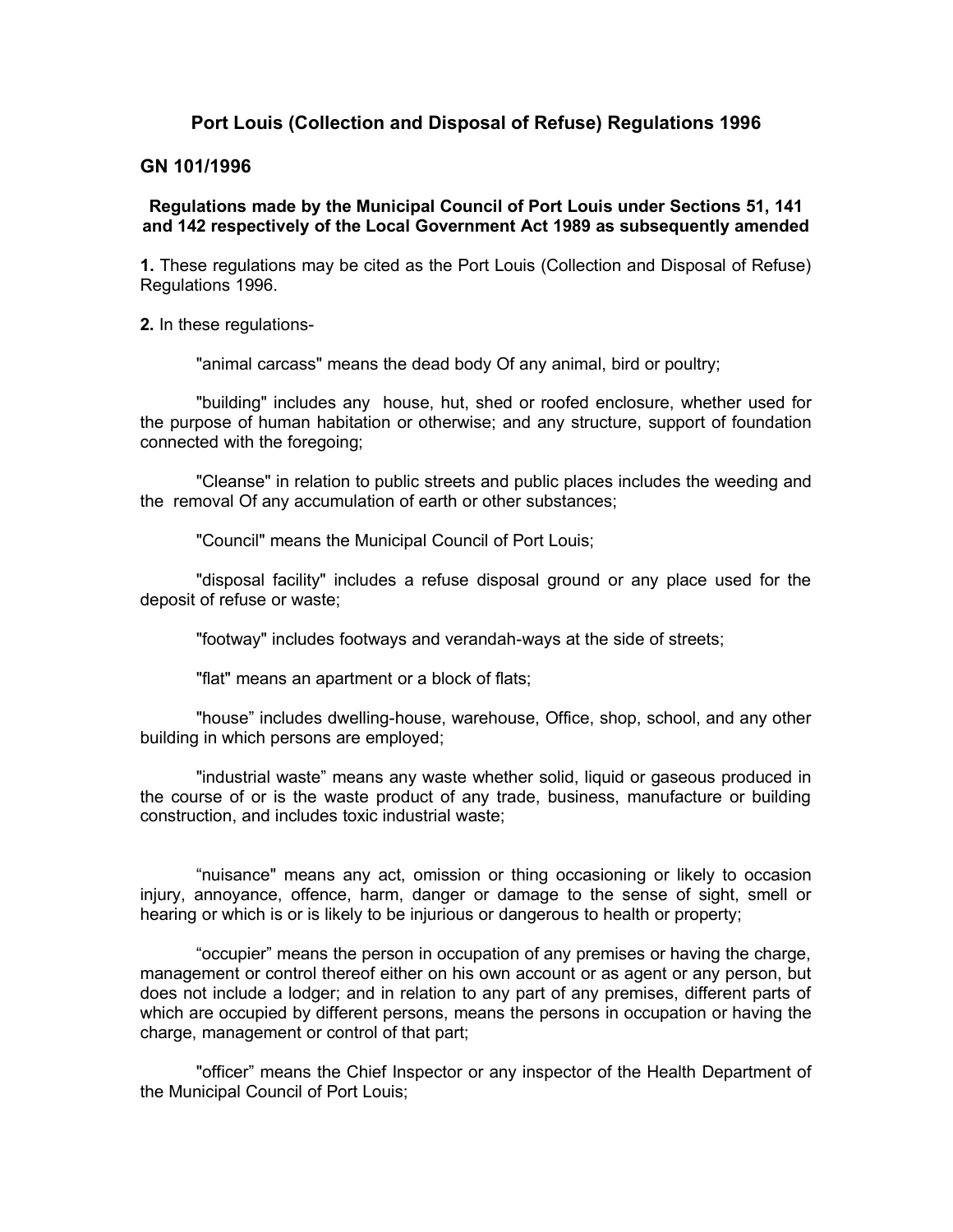#### "owner"

(a) in relation to any premises, means the person for the time being receiving the rent of the premises, whether on his own account or as agent or trustee or as receiver, or who would receive the same if the premises were let to a tenant;

(b) in relation to any premises where budding works are carried out, includes the developer;

"premises" means messuages, buildings, lands, easements and hereditaments of any tenure, whether open or enclosed whether built or not, whether vacant or constructed upon, whether public or private, whether used for residential, commercial, industrial, professional or trade purposes, situated within the district of Port Louis;

"private street" means any street, not being a public street and includes any alley, footpath, etc.;

"public place" means any place whether privately owned or not, to which the public has access;

"public street' means any street over which the public has right of way and any street vested in the Government or a local authority;

"receptacle" means any bin, or recipient, whether fixed or movable designed to collect refuse;

"refuse" includes household, garden, yard, agricultural; animal or whatever kind of refuse which has to be disposed of,

"sanitary conveniences" includes latrines, toilets, urinals and water closets;

"street" includes any road, fly-over, Square, foot-Way, back-lane or passage, whether a thoroughfare or not, over which the public has a right of way, and also the way over any public bridge, and also includes rood, car park, field, grass verge, footway or passage, open court or open alley used or intended to be used as a means of access to two or more buildings, whether the public has a right of way thereover or not, and all channels, drains, ditches, and reserves at the side of any street, shall be deemed to be part of the street;

"toxic industrial waste" means any industrial waste which owing to its nature, composition, or quantity constitutes a danger to human health or the environment or which contains or may produce pathogens of transmissible diseases;

"trade premises" mean premises in the district of Port Louis on which a trade, business, profession, calling or activity is being carried out and include premises used for residential purposes and where any trade is also being carried out therein;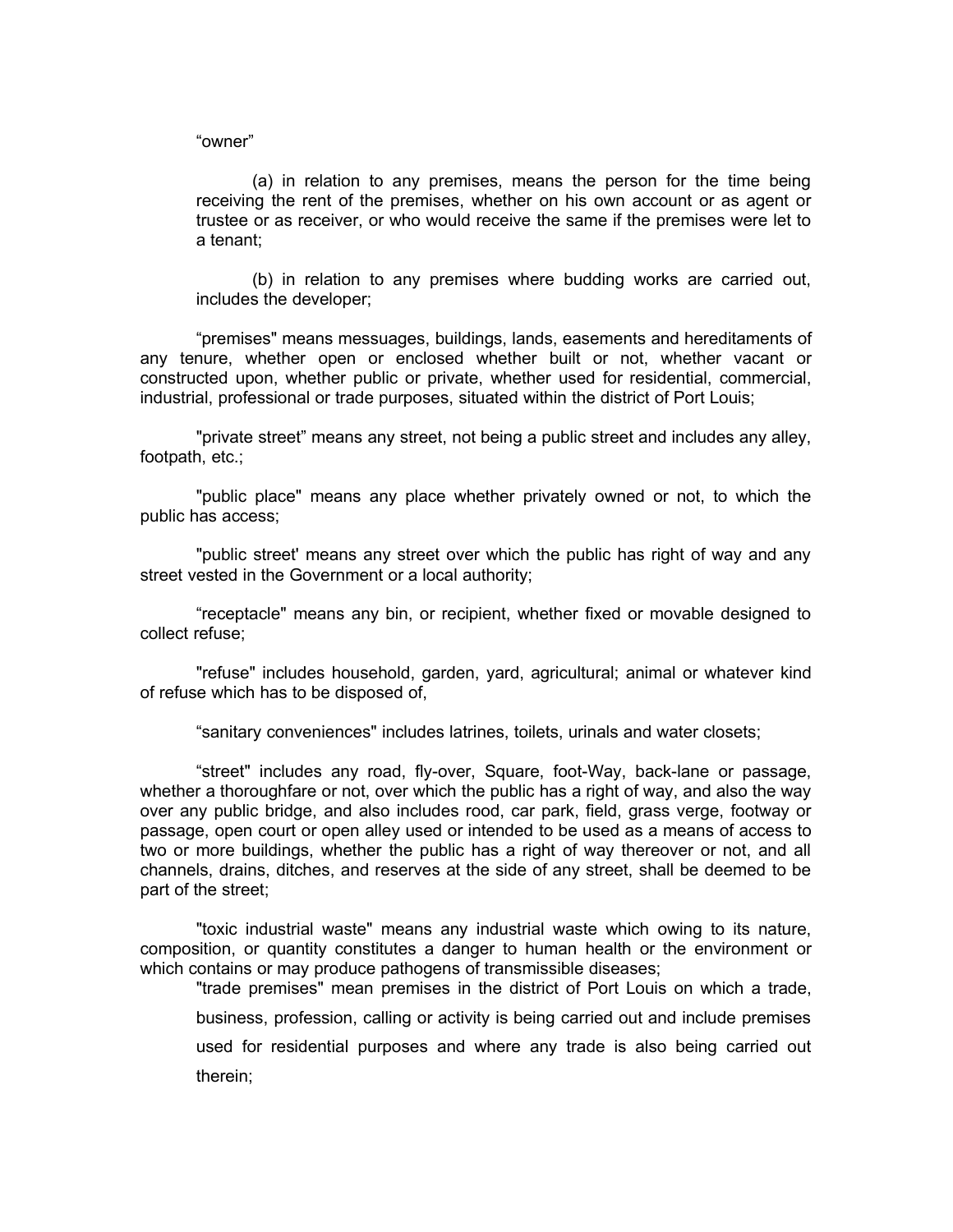"vehicles" means any vehicle whether mechanically propelled or otherwise and includes a barrow and a cart;

"waste"' includes:

(a) any substance which constitutes a scrap material or an effluent or other unwanted surplus substance arising from the application of any process;

(b) any substance or article which requires to be disposed of as being broken, worn out, contaminated or otherwise spoiled, and for the purpose of these regulations anything which is discarded or, otherwise dearth with as if it were waste, shall be presumed to be waste unless the contrary is proved; and

(c) litter or any hand-held package;

"workplace" means any premises or place used for any industrial, trade, commercial or manufacturing purposes and includes all construction sites, work sites and farms.

### **Amended by [\[GN No. 189 of 2004\]](http://www.gov.mu/scourt/doc/showDoc.do?dk=GN%20No.%20189%20of%202004&dt=R)**

**3.** (1) No person shall

- (a) deposit, drop, or throw, or cause, allow or permit to be deposited any dust, dirt, paper, ash, carcass, refuse, box, barrel, bale or any other waste in a street or any other public place;
- (b) keep, leave or cause any article, or thing whatsoever in anyplace where it or particles therefrom have passed or are likely to pass into any public place;
- (c) place, scatter, spill or throw any blood, brine, noxious liquid, swill or any other offensive or filthy matter of any kind in such manner so as to run or fall in any public place; or
- (d) throw or leave behind any bottle, can, food container, food wrapper, glass, particles of food or any of other article or thing in any public place;.

(2) No person shall drop, deposit or throw any refuse or any other matter or thing in any drain, reservoir, river, stream or watercourse or upon the bank of any of the same or in any part of the sea abutting on the foreshore.

(3) No person shall drop, scatter, spill or throw away dirt, sand, earth, gravel, clay, loam, manure, refuse claydust, shavings, stone, straw or any other thing or matter in any public or unoccupied privately-owned premises.

(4) No person shall after causing the construction, erection, alteration, demolition or reparation of any building or excavation of any building or excavation of any road, drain or trench, allow any dirt, sand, earth, cement, rocks, gravel or any other materials used in connection with these works or arising therefrom on the footpath, gutter, alley, street, drain, pavement, footway, public place, public or private street whether under the control of the Council or not.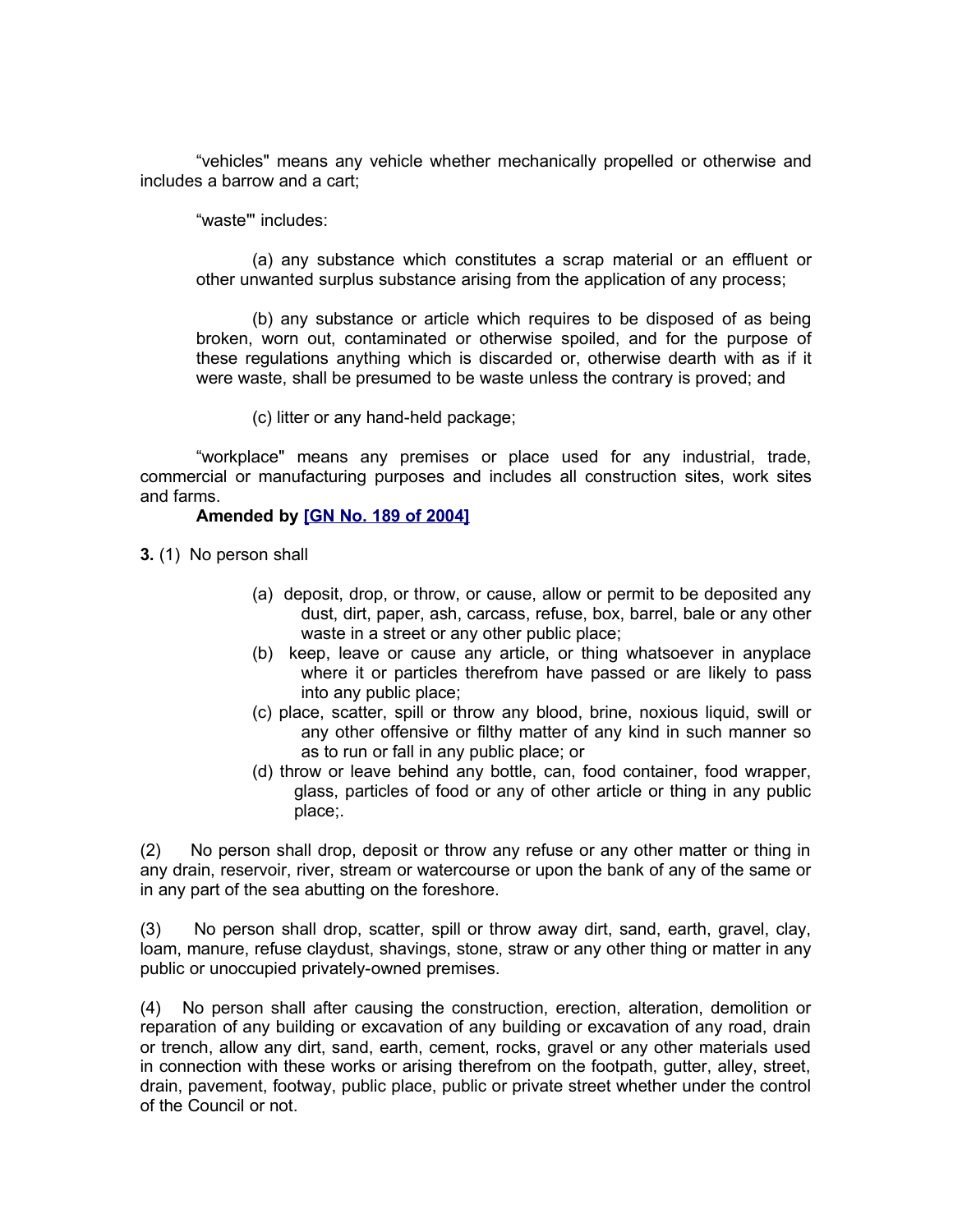**4.** (1) The occupier of any premises abutting upon any private street to which he has access or the right of access from such premises shall cause such portion of the street as fronts, adjoins or abuts on his premises and up to the centre thereof including footways to be properly swept and cleaned and refuse and filth of every sort found thereon to be collected and removed.

 (2) The occupier of any premises shall cause the immediate vicinity of such premises, including footways, to be kept clean and free of refuse, filth or other matter or any accumulation of water.

 Where the premises are not occupied, the duty specified under sub-sections (1) and (2) shall devolve upon the owner of the premises.

- (3) The occupier of any premises, vacant premises or flat, shall
	- (a) at all time keep the premises clean and free from all under growth; and
	- (b) refrain from dumping, or permit the dumping of any refuse, vehicle wreck, excavation or builder's rubble, or any other waste material on the premises.

**5.** Every occupier of a residential premises shall deposit or cause to be deposited any refuse or any waste material in the receptacle.

**6.** Every occupier of a flat shall deposit or cause to be deposited all refuse at ground level in a receptacle, as described under Regulation 5 whether used exclusively by him or in common to all occupiers of the flat.

**7.** The owner of a flat shall --

(a) provide a receptacle as described under Regulation 5 for common use of all occupiers; and,

(b) comply with Regulations 4 and 5 above.

- **8.** Every occupier of a commercial or industrial premises shall :-
	- (a) deposit his receptacle as described under Regulation 5 on the pavement as close as possible to his premises by 7.00 a.m.; and
	- (b) remove the receptacle, after it has been emptied by the employees, agents or contractors of the Council.

**9.** Where any vehicle is used in disposing or dumping of refuse, waste or any other article in any public place, other than a public disposal facility established by or with the permission of the Council or on any land whether State land or otherwise or any unoccupied privately-owned premises, such vehicle may be seized by any public officer or any officer and removed to and detained in any police station, or in any other place as approved by the Council.

**10.** Any dealer in cakes, foodstuffs, fruits or other perishable goods shall secure such refuse in a plastic bag before depositing it in a receptacle.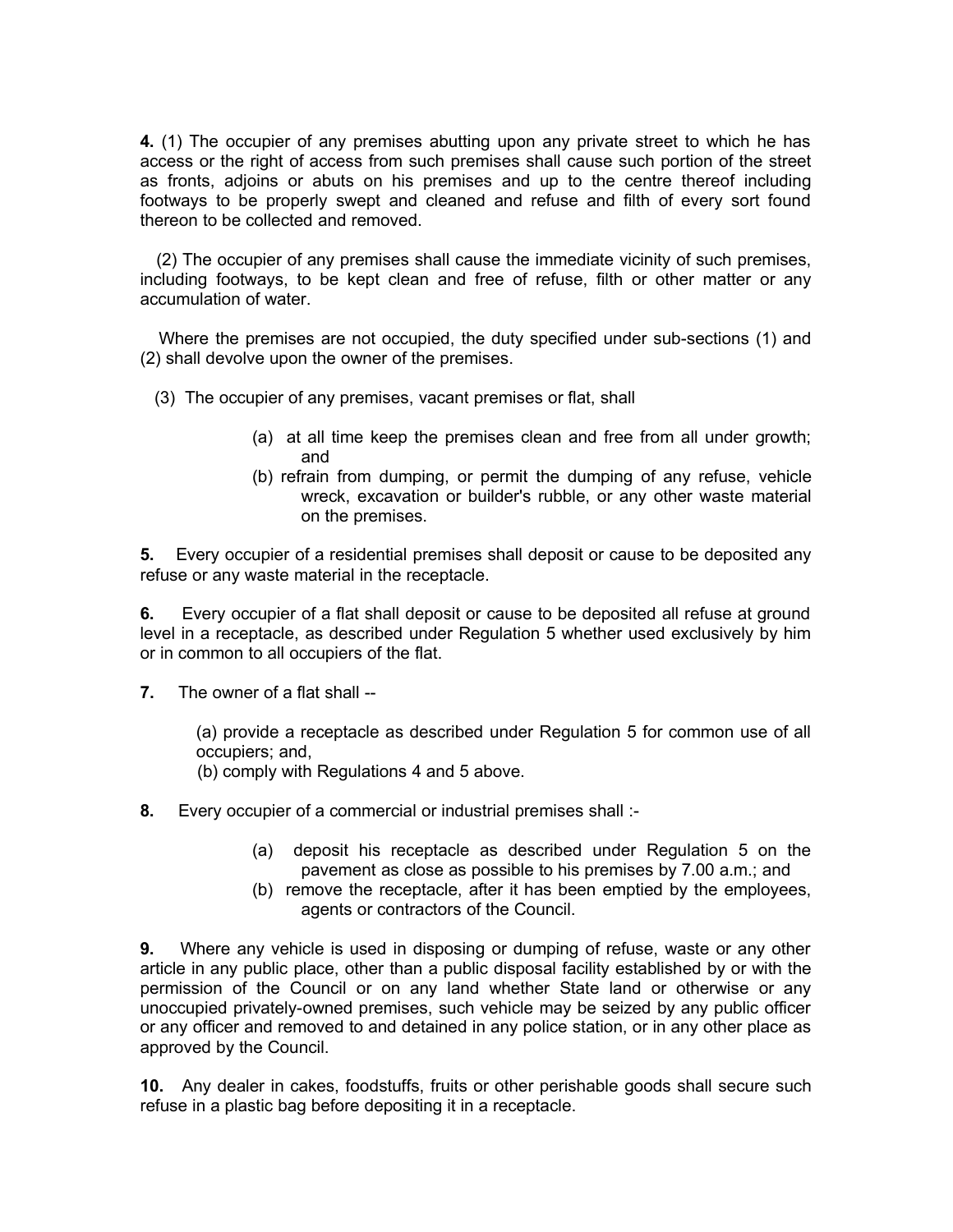- **11.** (a) Every occupier, or owner, or contractor or agent of any workplace shall dispose of his refuse as directed by the officer.
	- (b) Any occupier, owner, contractor or agent may, upon request, have his refuse disposed of in accordance with an agreement to be made with the officer.
	- (c) The agreement made as aforesaid in sub-paragraph (b) shall be made in writing signed by the occupier and the office and shall include the appropriate fees mentioned in Regulation 31(4)
	- (d) Such occupier or other person may upon prepayment of the prescribed fees be authorised to dispose of his refuse or waste to a disposal facility, provided that when disposing of the refuse or waste, he or his employee, agent or any person acting on his behalf shall obey such order or directions as shall be given by the person in charge of such disposal facility.

**12.** (1) The Council may cause any number of dustbins, bins or other receptacles wherein refuse may be temporarily deposited to be provided and placed in a proper and convenient location in public streets and private streets and in such other places as it may think fit and may cause vehicles to go around to collect the same.

 (2) No person shall deposit or clause or permit to be deposited any dung, discarded eggs, nightsoil, human excretes, industrial waste, animal refuse or garden refuse in any such dustbin or receptacle.

**13.** (1) The Council may by notice in writing require any person upon whom any duty is cast under Regulations 7, 8 and 10 above, to sweep, cleanse, collect and remove the refuse, filth or other matter found thereon at such time or times as are stated in the notice.

 (2) The Council may further by notice, in writing require any person at its own costs carrying on any trade, manufacture, or business or occupying any stable, cattle-shed or place for keeping sheep, goats, swine, or poultry, to remove periodically such refuse or waste to a disposal facility for disposal.

 (3) Any person upon whom a notice has been served under subsections (1) and (2) above shall, if so required by any officer, furnish evidence that he has complied with the notice.

**14.** (1) The Council may, by notice in writing, require the owner or occupier of any premises to provide, construct or reconstruct at the expense of the owner or occupier and within such period as may be specified in the notice –

 (a) dustbins or other convenient receptacles, which shall conform to such specification, as the Council may require, to be placed in appropriate locations within the premises of the occupier for the deposit of refuse and rubbish from those premises, and

 (b) refuse bin centres or refuse bin compartments, which stall conform to such specifications as the Council may require, to be sited in appropriate situations within the premises as the Council thinks fit, and wherein or whereon shall be placed the dustbins and other receptacles referred to in paragraph (a).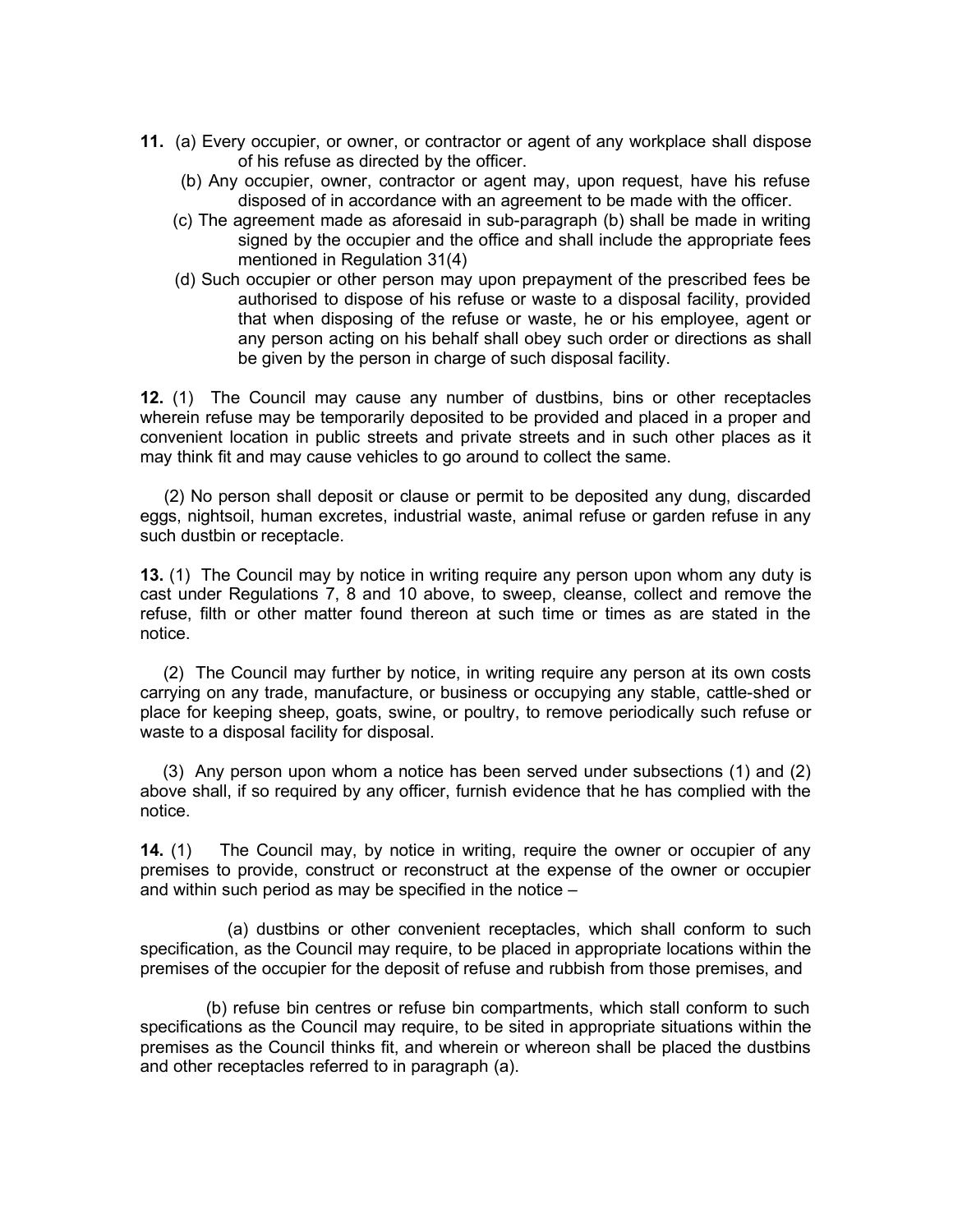(2) Where any dustbins or receptacle has been provided under subsection (1), the Council may, by notice in writing, require the owner or occupier of any premises concerned to convey, as often as may be necessary, refuse from such premises to a disposal facility.

**15.** (1) The owner of a building or part thereof served by a refuse lift which is wholly or partly used for the conveyance of refuse or by a refuse chute or chute chamber shall be responsible for the maintenance, repair or replacement of such lift, chute or chute chamber.

 (2) The Council may, by notice in writing, require the owner of a building or part thereof served by a refuse lift, refuse chute or chute chamber to maintain repair or replace the refuse lift, refuse chute or chute chamber or both, or to change the dimensions of such refuse lift, refuse chute or chute chamber as the Council may consider necessary.

**16.** (1) No owner or occupier of any dwelling-house or premises shall-

- (a) keep or allow to be kept otherwise than in some proper receptacle, refuse or any noxious or offensive matter in any part of such house or premises;
- (b) allow such receptacles to be in a filthy or noxious state, or
	- (c) neglect or fail to remove the refuse or noxious or offensive matter from such receptacle and to cleanse the same.

 (2) The receptacle referred to in sub section (1) shall be placed at such times and places as may be directed by the Council.

**17**. All refuse, waste and filth of every sort and any matter or thing collected by the employees, contractors or agents of the Council from streets, buildings or any premises or place or brought by any person to any public disposal facility shall be the property of the Council which may sell or dispose of the same as it thinks fit.

**18.** (1) The Council may provide, acquire, construct and maintain disposal facilities for the deposit, disposal and treatment of refuse or waste as it may consider necessary and may make available such facilities to any person upon payment of any fees or charges as may be prescribed.

 (2) The Council may refuse to accept any refuse or waste brought to any public disposal facility without assigning any reason therefor or may accept refuse or waste of such description or kind upon such terms and conditions it may consider necessary.

**19.** (1) No person shall dispose or cause or permit to be disposed of refuse or industrial waste in or at any place except in or at a public disposal facility or at a disposal facility established with the permission of the Council under Section 18(1).

 (2) For the purpose of these Regulations, a person is said to dispose of industrial waste if he, burns, sells, gives away, discards, dumps, incinerates, deposits, processes, recycles, throws or treats such waste and "disposal" shall be construed accordingly.

**20.** The occupier of any work place where industrial waste is being produced shall keep or store the waste disposal in a proper and efficient manner so as not to create a nuisance or to cause any risk, harm or injury to persons or animals or is likely to pollute the environment.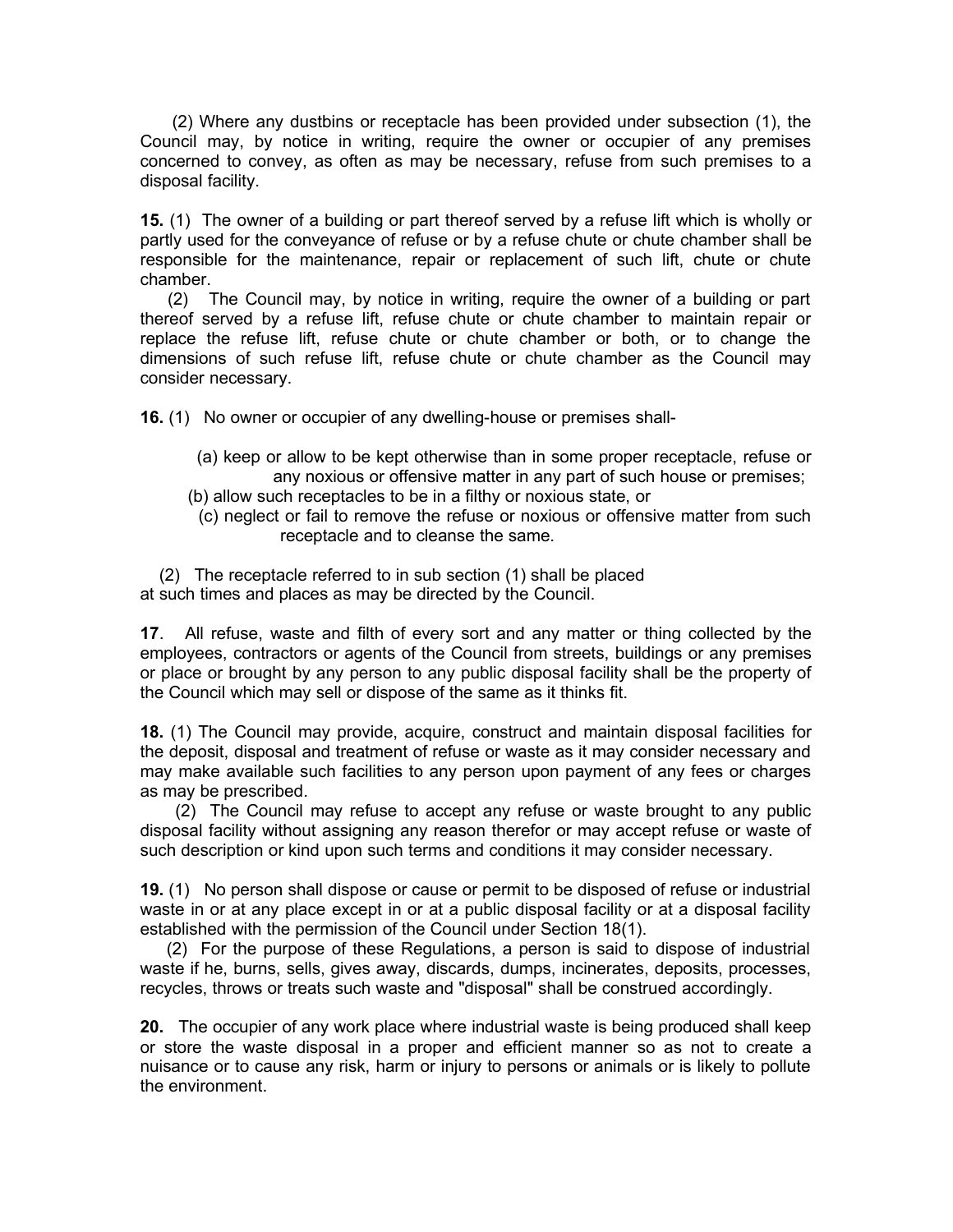**21**. (1) The Council may, by notice in writing, require the occupier of any work place to remove periodically industrial waste from such premises to a disposal facility.

 (2) The Council may, by notice in writing, require any occupier upon whom a notice has been served under subsection (1) to furnish evidence that the industrial waste from the premises has been disposed of at a disposal facility in accordance with the notice.

**22.** The Council may, by notice in writing require the occupier of any work place to recycle or treat any industrial, waste produced in those premises at his own expense before it is brought to any public disposal facility for disposal.

**23.** (1) No toxic industrial waste or the residue from the treatment thereof shall be brought to any public disposal facility for disposal or treatment without the written permission of the Council.

 (2) An application for the written permission referred to in subsection (1) shall be made to the Council giving details of the nature and composition of the toxic industrial waste and the residue thereof.

**24.** Where it is established that the quantity of toxic industrial waste produced in any work place is or is likely to be excessive or unduly toxic, the Council may by notice require the occupier of such premises to –

- (a) alter the method of operation or process used in such premises;
	- (b) alter, install, repair or replace any device, equipment or plant used in such premises;
- (c) use other materials or substances other than those used in such premises; or
- (d) take such other steps as may be necessary to reduce the quantity or toxicity of such waste.

**25.** (1) No person shall carry on the business of collecting, transporting, storing refuse or industrial waste without the prior approval of the Council.

 (2) Any person who collects or transports refuse or industrial waste shall ensure that the refuse or waste or liquid from such refuse or waste is not dropped, scattered or spilled onto any public place.

**26**. The Council may take such steps as it may consider necessary to remove or abate all nuisance of a public nature and may, if it considers that the circumstances so warrant, proceed at law against any person committing any such nuisance.

**27.** (1) An officer may-

- (a) where on account of the condition, construction or location of the receptacle, there exists, or is likely to be, pollution or a threat to public health; and-
	- (b) having due regard to the situation of the premises whether residential or commercial, serve a notice on the occupier, requiring him to have his receptacle.
		- (i) constructed with concrete or other impervious materials;
		- (ii) adequately ventilated'.'
		- (iii) placed at proximity of the main entrance,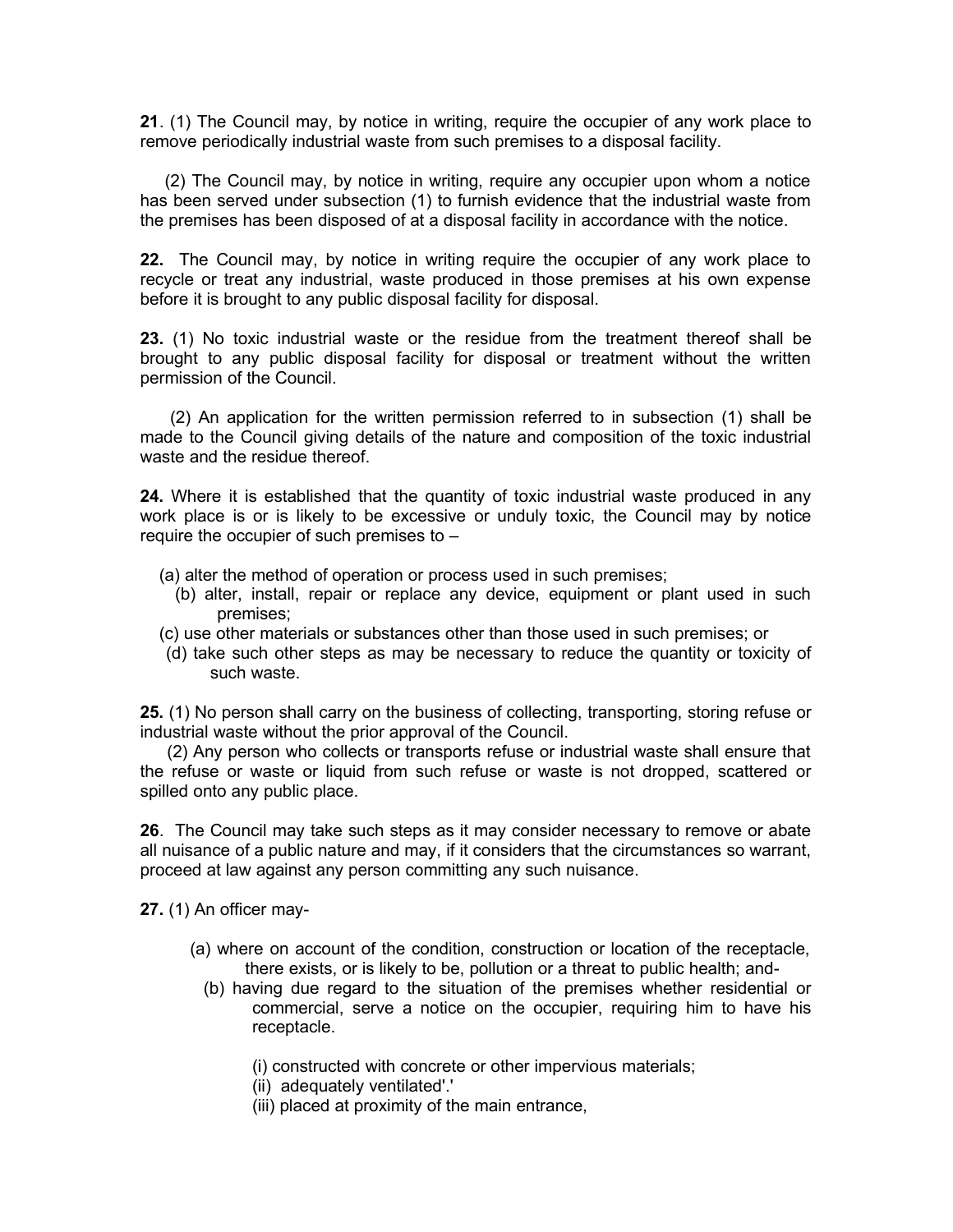- (iv) provided with a means of access for cleaning and removing its contents without having it to be carried through any building; and
- (v) provided with an outlet to a covered drain.

 (2) The occupier shall comply with the notice under para.(1) within three months of the service of the notice.

**28.** (l) (a) Where any vacant premises are-

- (i) partly, or wholly, covered with undergrowth, or
- (ii) dumped with any refuse, vehicle wreck, excavation or builder's rubble, household furniture or any other material prejudicial to public health or conducive to pollution, an officer may serve on the owner a notice requiring him to cut down, remove or dispose of, the undergrowth or material,
- (iii) dumped with any refuse, vehicle wreck, excavation or builder's rubble, household furniture or any other material prejudicial to public health or conducive to pollution, an officer may serve on the owner a notice requiring to fence with concrete block a wall of not less than 2 mts high the said land or premises.
- (2) The owner or the occupier shall comply with the requirements of the notice under paragraph (1) within one month of the service of the notice. **Amended by [\[GN No. 169 of 1998\]](http://www.gov.mu/scourt/doc/showDoc.do?dk=GN%20No.%20169%20of%201998&dt=R)**

**29.** On the failure of the owner or occupier to comply with the requirements of the notice mentioned in Regulations 27 and 28, the Council shall-

- (a) be empowered to enter upon the said land/premises and cause all works necessary for the cleaning of the land and removal and disposal of all undergrowth, refuse, wreck, rubble, furniture and, any other material thereon to be done;
- (b) be empowered to enter the said land or premises and cause all wall construction works to be carried out so as to ensure the future sound upkeep and preserve them from refuse dumpings and soilage; and,
	- (c) recover sums spent by it for that purpose as a civil debt from the owner or occupier.
		- **30.** (1) For the removal of household refuse, trade refuse, vehicle wrecks,
			- excavation or builder's rubbles, household furniture, the Council shall claim the fees as prescribed in the schedule to this regulation. The fees shall be paid yearly and at the start of each financial year.
			- (2) Professionals and classified trades, as listed at D in the schedule, will be exempted from the payment of a trade refuse fee.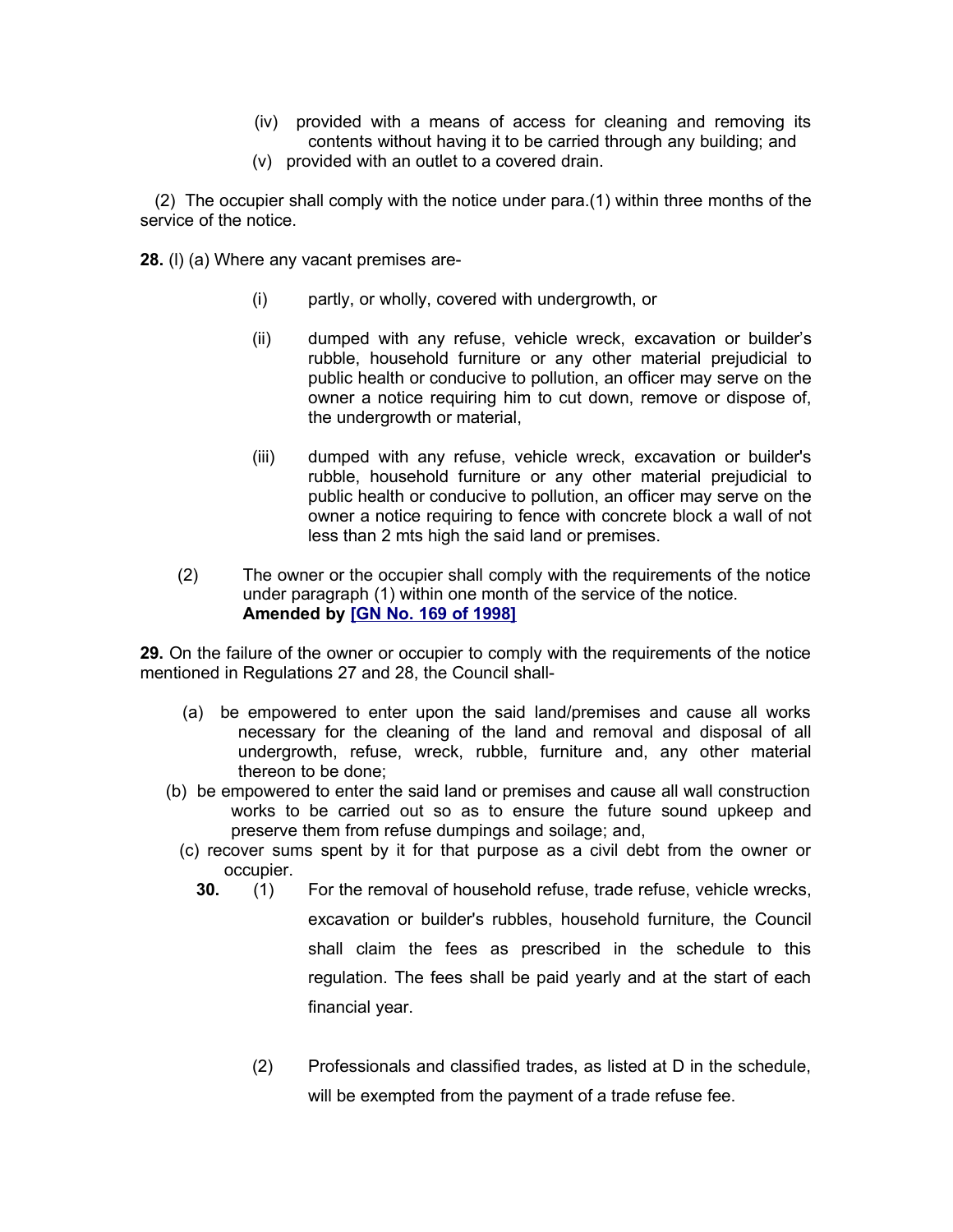(3) The Council shall also have the right to levy a trade refuse fee on trader who are paying their licence fee to other authorities and to whom a scavenging service is offered by The Municipal Council of Port Louis.

# **Amended by [\[GN No. 189 of 2004\]](http://www.gov.mu/scourt/doc/showDoc.do?dk=GN%20No.%20189%20of%202004&dt=R)**

**31.** (1) The occupier or tenant of any trade premises in the town of Port Louis shall deposit or cause to be deposited all trade refuse from such premises in a dustbin or other receptacle, specially provided by the occupier or tenant for that purpose.

(2) The dustbin or receptacle shall be kept on the premises of the occupier or tenant as close as possible to the footway.

 (3) (a) There shall be a daily service, except on public holidays in the central part of Port Louis.

 (b) There shall be a tri-weekly service outside the central part of Port Louis either on Mondays, Wednesdays and Fridays or on Tuesdays, Thursdays and Saturdays, except when any of these days is a public holiday.

(4) In this regulation "any street in the central part of the Town" means any street within the area of the town of Port Louis limited as follows -

- (1) by Marine Road to Abattoir Road
- (2) by Abattoir Road from Marine Road to Fanfaron Marsh
- (3) by Fanfaron Marsh from Abattoir Road to Magon Stieet.
- (4) by Magon Street from Fanfaron Marsh to Sir Virgil Naz **Street**
- (5) by Sir Virgil Naz Street from Magon Street to Jules Koenig Street
- (6) by Jules Koenig Street from Sir Virgil Naz Street to Georges Guibert Street
- (7) by Georges Guibert Street from Jules Koenig Street to Poudriere Street,
- (8) by Poudriere Street from Georges Guibert Street to Mere Barthelemy Street,
- (9) by Mere Barthelemy Street from Poudriere Street to St Georges Street
- (10) by St Georges Street from Mere Barthelemy Street to Barracks Street
- (11) by Barracks Street from St Georges to Jemmapes Street
- (11) by Jemmapes Street from Barracks Street to Lord Kitchner Street
- (12) by Lord Kitchner Street from Jemmapes Street to Caudan Street

(13) by Caudan Street from Lord Kitchner Street to the sea. **Amended by [\[GN No. 189 of 2004\]](http://www.gov.mu/scourt/doc/showDoc.do?dk=GN%20No.%20189%20of%202004&dt=R)**